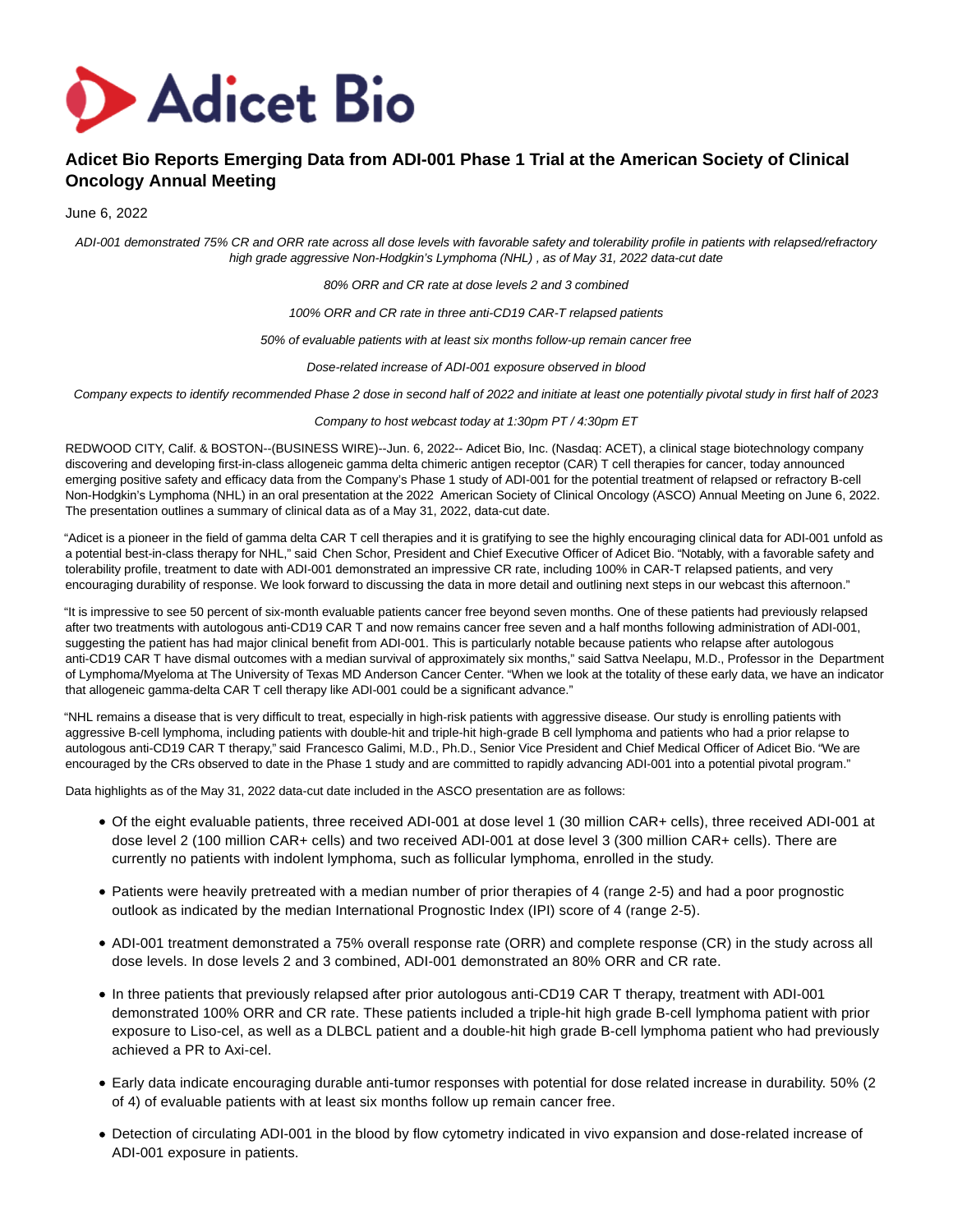ADI-001 was well tolerated in the study to date. There were no occurrences of dose-limiting toxicities, graft vs host disease (GvHD), or Grade 3 or higher Cytokine Release Syndrome (CRS) or immune effector cell-associated neurotoxicity syndrome (ICANS) reported. There were no infections associated with enhanced lymphodepletion (eLD).

| Dose Level                                   | Age/Sex | <b>B-cell lymphoma subtypes</b>                                         | # prior lines of<br>therapies | Time since ADI-001<br>initial<br>dosing (months) |           | <b>BOR by</b><br>Lugano<br>Criteria 2014 |
|----------------------------------------------|---------|-------------------------------------------------------------------------|-------------------------------|--------------------------------------------------|-----------|------------------------------------------|
| DL <sub>1</sub><br>30 million CAR+<br>cells  | 62/F    | Transformed DI BCL<br>(from chronic lymphocytic leukemia)               | 5 prior lines                 | >6                                               | <b>No</b> | <b>PD</b>                                |
|                                              | 66/F    | Transformed high grade<br>B-cell lymphoma (from follicular<br>lymphoma) | 4 prior lines                 | >6                                               | No        | <b>CR</b>                                |
|                                              | 75/M    | Triple-hit high grade B-cell lymphoma                                   | 5 prior lines                 | >6                                               | Yes       | <b>CR</b>                                |
| DL <sub>2</sub><br>100 million CAR+<br>cells | 62/M    | Mantle cell lymphoma                                                    | 5 prior lines                 | >6                                               | <b>No</b> | <b>CR</b>                                |
|                                              | 45/M    | Diffuse large B-cell lymphoma                                           | 3 prior lines                 | $3-6$                                            | No        | <b>PD</b>                                |
|                                              | 61/M    | Diffuse large B-cell lymphoma                                           | 2 prior lines                 | $3-6$                                            | <b>No</b> | <b>CR</b>                                |
| DL <sub>3</sub><br>300 million CAR+<br>cells | 62/M    | Double-hit high grade B-cell lymphoma                                   | 4 prior lines                 | $3-6$                                            | Yes       | <b>CR</b>                                |
|                                              | 64/F    | Diffuse large B-cell lymphoma                                           | 4 prior lines                 | $1 - 3$                                          | Yes       | <b>CR</b>                                |

Table 1: Summary of ADI-001 interim data from three dosing cohorts: \*

\*Efficacy-evaluable patients as of the May 31, 2022 data-cut date. Data are subject to further review and verification. BOR= best overall response. PD=progressive disease.

Table 2: ADI-001 Preliminary Efficacy Data:

(Per protocol analysis, independent radiographic assessment using Lugano 2014)

|           | <b>DL1 (3E7)</b><br>$(N=3)$ | DL2 (1E8)<br>(N=3) | DL3 (3E8)<br>(N=2) | Total<br>(N=8) | <b>Prior CD19</b><br>CAR-T<br>$(N=3)$ |
|-----------|-----------------------------|--------------------|--------------------|----------------|---------------------------------------|
| ORR / BOR | $67\%$ (2/3)                | 67% (2/3)          | 100% (2/2)         | 75% (6/8)      | $100\%$ (3/3)                         |
| CR, % (N) | $67\%$ (2/3)                | 67% (2/3)          | 100% (2/2)         | 75% (6/8)      | 100% (3/3)                            |

\*Efficacy-evaluable patients as of the May 31, 2022, data-cut date. Data are subject to further review and verification.

As of the May 31, 2022, data-cut date, of the six patients who achieved CR:

#### Dose level 1:

As previously disclosed, one patient administered ADI-001 in dose level 1, a 66-year-old female who had achieved a CR, developed COVID-19 related pneumonia approximately two and a half months after ADI-001 administration and later died of complications from it, unrelated to ADI-001. This patient was previously reported as a partial response (PR) by local radiological assessment and has been assessed as a CR by independent central reading.

One patient with triple-hit high grade B-cell lymphoma in dose level 1 who had relapsed following two prior treatments with autologous anti-CD19 CAR T therapy, had a CR after treatment with ADI-001. The patient developed a local skin relapse at four months, and was administered local radiotherapy. The skin lesion resolved with no systemic therapy provided to the patient. The patient continues to be cancer free seven and a half months following administration of ADI-001, as measured by a negative PET/CT scan.

#### Dose level 2:

Both patients administered ADI-001 in dose level 2 have ongoing CR. One patient has a CR beyond seven months and one patient has a CR beyond four and a half months.

#### Dose level 3:

Both patients administered ADI-001 in dose level 3 have ongoing CR with follow-up beyond three and one month, respectively.

In summary, 50% of evaluable patients with at least six months follow up (2 of 4) remain cancer free.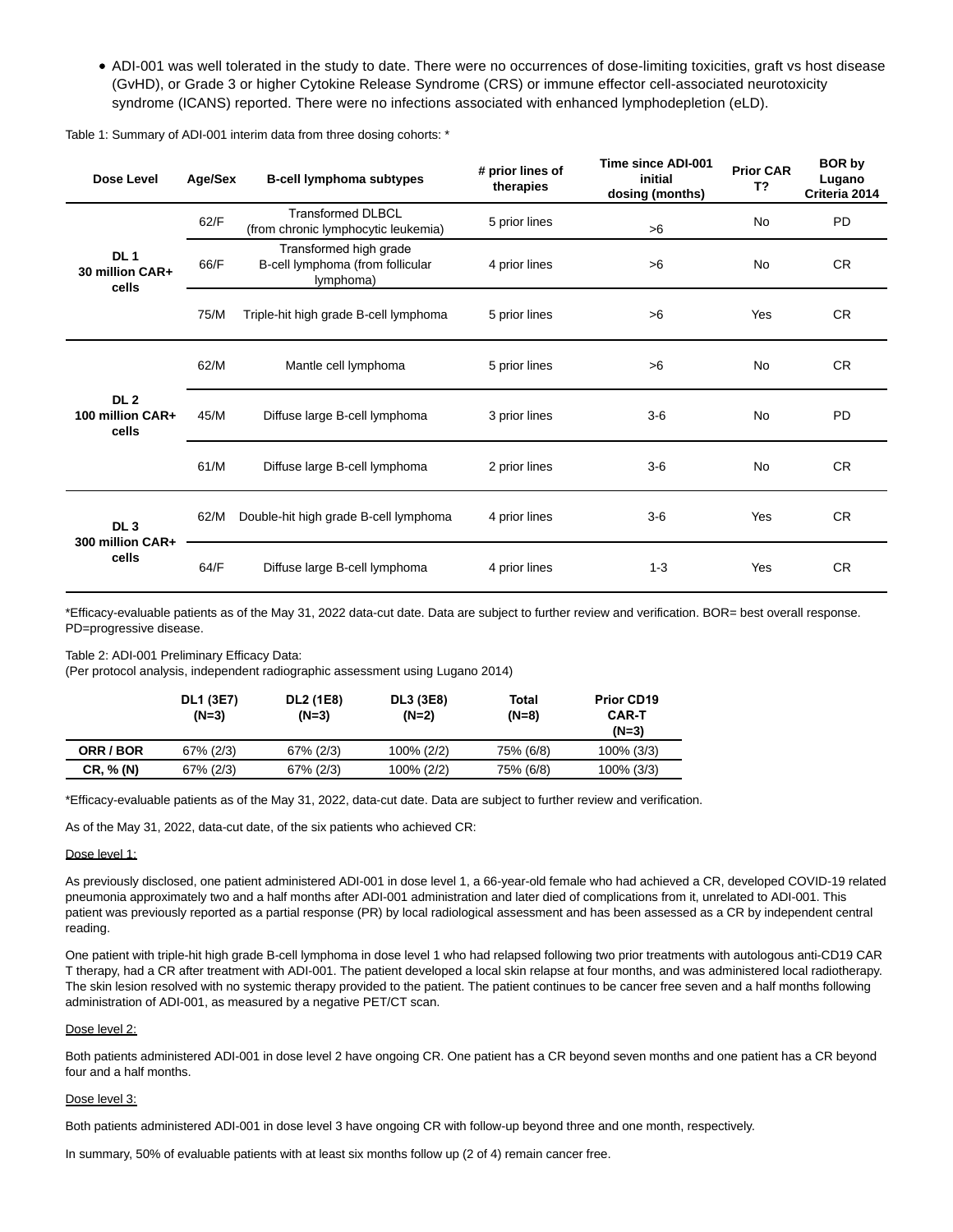Table 3: ADI-001 Preliminary Safety Data in Efficacy-Evaluable Patients<sup>+</sup>

|              | DL1 (3E7) |             | DL2 (1E8) |             | DL3 (3E8) |             | Total |             |
|--------------|-----------|-------------|-----------|-------------|-----------|-------------|-------|-------------|
|              | $N=3$     |             | $N = 3$   |             | $N=2$     |             |       | $N=8$       |
| Adverse      | All       | Gr $\geq$ 3 | All       | Gr $\geq$ 3 | All       | Gr $\geq$ 3 | All   | Gr $\geq$ 3 |
| Event        | Grade     | N(%)        | Grade     | N(%)        | Grade     | N(% )       | Grade | N(% )       |
| <b>Types</b> | N(% )     |             | N(% )     |             | N(% )     |             | N (%) |             |
| <b>CRS</b>   | 2(67%)    | $0(0\%)$    | $0(0\%)$  | $0(0\%)$    | $0(0\%)$  | $0(0\%)$    | 2(25) | 0(0)        |
| <b>ICANS</b> | $0(0\%)$  | $0(0\%)$    | 1(33%)    | $0(0\%)$    | $0(0\%)$  | $0(0\%)$    | 1(13) | 0(0)        |
| <b>GvHD</b>  | $0(0\%)$  | $0(0\%)$    | $0(0\%)$  | $0(0\%)$    | $0(0\%)$  | $0(0\%)$    | 0(0)  | 0(0)        |
| <b>DLTs</b>  | $0(0\%)$  | $0(0\%)$    | $0(0\%)$  | $0(0\%)$    | $0(0\%)$  | $0(0\%)$    | 0(0)  | 0(0)        |
| Infection*   | 1(33%)    | 1(33%)      | $0(0\%)$  | $0(0\%)$    | $0(0\%)$  | $0(0\%)$    | 1(13) | 1 (13)      |
| SAE -        |           |             |           |             |           |             |       |             |
| <b>TEAE</b>  | 1(33%)    | 1(33%)      | 1(33%)    | $0(0\%)$    | $0(0\%)$  | $0(0\%)$    | 2(25) | 1(13)       |

+Safety assessment was performed using the Common Terminology Criteria for Adverse Events (v5) and the American Society for Transplantation and Cellular Therapy criteria. The two ADI-001-related adverse events of special interest (AESI) were a Grade 1 CRS at DL1 and a Grade 1 ICANS at sDL2, which resolved within 24 hours without medical intervention; No DLTs or GvHD; No treatment discontinuations due to AEs; two patient administered standard lymphodepletion (sLD) and six patients eLD; There were no eLD-associated clinical infection.

\*One patient in DL 1 who received sLD developed COVID-19 pneumonia later died of complications of it, unrelated to ADI-001.

Given the safety profile to date, the protocol was amended to include a new DL 4 (1E9 CAR+ cells) and a potential ADI-001 consolidation dosing at DL3 to finalize the recommended Phase 2 dose in the second half of 2022. The Company expects to provide at least one additional clinical update for the ADI-001 Phase 1 study in the second half of 2022. The Company will discuss with the U.S. Food and Drug Administration (FDA) and the European Medicines Agency (EMA) the design of two pivotal intent studies and a potential path to support a Biologics License Application (BLA) and Marketing Authorization Application (MAA) for ADI-001 and initiate at least one potentially pivotal study in the first half of 2023.

### **Details of the ASCO Oral Presentation:**

### **Abstract Number:** 7509

**Abstract Title:** A Phase 1 Study of ADI-001: Anti-CD20 CAR-engineered Allogeneic Gamma Delta (γδ) T cells in Adults with B-cell Malignancies **Presenting Author:** Sattva Neelapu, M.D., The University of Texas MD Anderson Cancer Center **Session Type/Title:** Clinical Science Symposium/ Beating Bad Blood: The Power of Immunotherapy in Hematologic Malignancies **Date:** Monday, June 6, 2022 **Time:** 8:00 AM-9:30 AM CDT

#### **Webcast/ Conference Call information**

The Company will host a conference call and webcast today, June 6, 2022, at 4:30pm ET to discuss the results. The live webcast of the presentation can be accessed under "Presentations & Events" in the investors section of the Company's website at [www.adicetbio.com o](https://cts.businesswire.com/ct/CT?id=smartlink&url=http%3A%2F%2Fwww.adicetbio.com&esheet=52739221&newsitemid=20220603005481&lan=en-US&anchor=www.adicetbio.com&index=1&md5=725f197418e7e3df5a739c0387b2efb0)r by dialing (877) 800-3802 (domestic) or +1 (615) 622-8057 (international) and referencing the conference ID 5466375. The archived webcast will be available on the Company's website beginning approximately two hours after the event.

#### **About ADI-001**

ADI-001 is an investigational allogeneic gamma delta CAR T cell therapy being developed as a potential treatment for relapsed or refractory B-cell NHL. ADI-001 targets malignant B-cells via an anti-CD20 CAR and via the gamma delta innate and T cell endogenous cytotoxicity receptors. Gamma delta T cells engineered with an anti-CD20 CAR have demonstrated potent anti-tumor activity in preclinical models, leading to long-term control of tumor growth. In April 2022, ADI-001 was granted Fast Track Designation by the U.S. Food and Drug Administration (FDA) for the potential treatment of relapsed or refractory B-cell NHL.

#### **About the GLEAN Study**

This Phase 1 study is an open-label, multi-center study of ADI-001 enrolling adults diagnosed with B-cell malignancies who have either relapsed, or are refractory to at least two prior regimens. The primary objectives of the study are to evaluate the safety, tolerability, pharmacokinetics and pharmacodynamics of ADI-001, and to determine optimal dosing as a monotherapy. The study is expected to enroll approximately 75 patients. For more information about the clinical study design, please visi[t www.clinicaltrials.gov](https://cts.businesswire.com/ct/CT?id=smartlink&url=https%3A%2F%2Fwww.globenewswire.com%2FTracker%3Fdata%3D17fw6s8q8_uQRNZIOYTuiN0Yz2jsHpxgjBPm35Bk7kmvWsVhuD76EZhcLC5nfhegQaMzmlY9s5XNtFIK6nlzBGqlKc8ztZO8aOztzEVVkgk%3D&esheet=52739221&newsitemid=20220603005481&lan=en-US&anchor=www.clinicaltrials.gov&index=2&md5=ea1480389d4fa521906a22bffc40a3d6) [\(NCT04735471\).](https://cts.businesswire.com/ct/CT?id=smartlink&url=https%3A%2F%2Fwww.globenewswire.com%2FTracker%3Fdata%3DX_8HYTFeXvkx4TCK_1xeOqoupCjS3zhOITMgMxtgWfjjK8BO_-a_H6MxkqslGJP7pI7MNAIm_ZiqebdGYE7KwI9mZKzVMfazCkD82PaoJ5tTv3JrR0cEzx8toJND1I6B68lqaTz3_FMpOZGDIfac4g%3D%3D&esheet=52739221&newsitemid=20220603005481&lan=en-US&anchor=NCT04735471&index=3&md5=e0b314e9c3f7124cac44f18a435dcc27)

#### **About Adicet Bio, Inc.**

Adicet Bio, Inc. is a clinical stage biotechnology company discovering and developing allogeneic gamma delta T cell therapies for cancer. Adicet is advancing a pipeline of "off-the-shelf" gamma delta T cells, engineered with CAR and T cell receptor-like targeting moieties to enhance selective tumor targeting, facilitate innate and adaptive anti-tumor immune response, and improve persistence for durable activity in patients. For more information, please visit our website at [www.adicetbio.com.](https://cts.businesswire.com/ct/CT?id=smartlink&url=http%3A%2F%2Fwww.adicetbio.com&esheet=52739221&newsitemid=20220603005481&lan=en-US&anchor=www.adicetbio.com&index=4&md5=14214196357f7a1918277e570996c93f)

#### **Available Information**

Adicet announces material information to the public about the Company, its product candidates and clinical trials, and other matters through a variety of means, including filings with the U.S. Securities and Exchange Commission (SEC), press releases, public conference calls, webcasts, the investor relations section of the Company website at investor adicetbio.com and the Company's Twitter account (@AdicetBio), in order to achieve broad, non-exclusionary distribution of information to the public and for complying with its disclosure obligations under Regulation FD.

#### **Forward-Looking Statements**